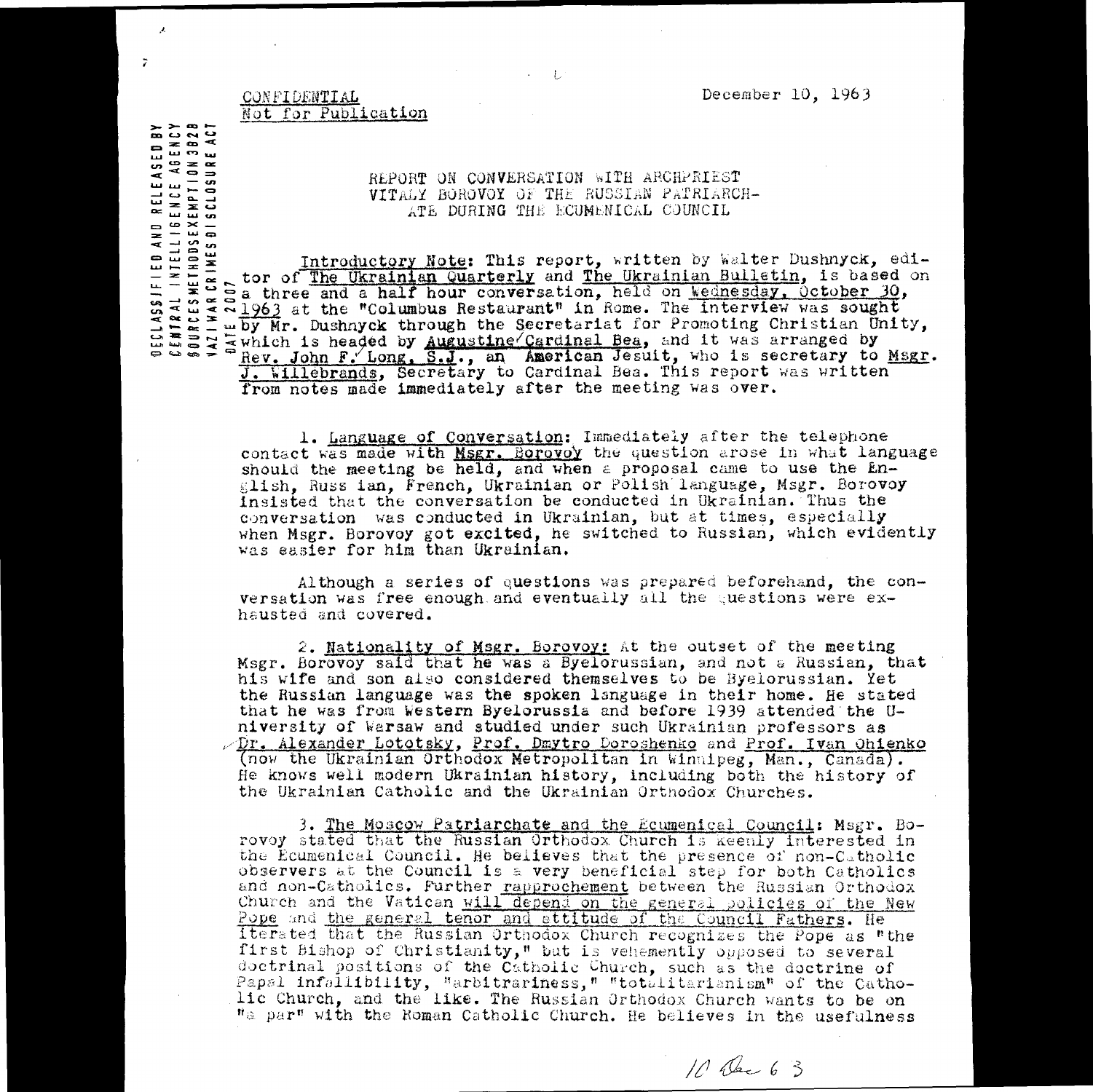of the Council, providing that the present Pope, Paul VI, will follow in the footsteps of Pope John XXIII.

4. Release of Metropolitan Joseph Slipy: In reply to a question as to his role in the release of Metropolitan Joseph Slipy, Archbishop of Lyiv, Ukraine, from 18-year confinement in Soviet jails, Msgr. Borovoy replied that he recommended the release of the Ukrainian prelate to the Patriarch in Moscow, and the recommendation *was* accepted. He added that he risked his own career by proposing the release of the Ukrainian Metropolitan.

5. Denounces Union with Rome: Msgr. Borovoy, in discussing the history of the Ukrainian Church, said that the Union of Brest (1596) was forcibly imposed on Ukraine and Byelorussia by Poland and that it was an instrument *of* Polish imperialism; he sees no bright future for the Catholic Church in Ukraine and Byelorussia and, Russia proper. Although he was against the union with Rome, he said, he was and is against the forcible conversion of Ukrainian Catholics to Orthodoxy. In 1945-46, he stated, this conversion occurred in Western Ukraine, but although the Soviet government had a lot to do with it, there was a spontaneous movement" among the people toward Orthodoxy.

6."Poles Are Not Your Brothers": In discussing the history of the Union of Brest, Msgr. Borovoy bitterly denounced Poland and the Poles saying that "the Poles are not the brothers of Ukrainians and **Byelorussians,** nut their enemies; it is Russians who are brothers of Ukrainians and **iyelorussians."Re** stated that any Ukrainian church or political orientation relying on the help of Poles will meet with utter disaster in Ukraine. Msgr. Borovoy also assailed the Ukrainian emigration in the United States and Canada which, he said, wants to "liberate Ukraine with American dollars."

7. Return of Metropolitan **SlinY to Ukraine:** In replying to Now he interprets Metropolitan Slipy's statement that he (Slipy) will or wants to return to Ukraine, Msgr. Borovoy declared that his return depends entirely upon Metropolitan Slipy<sup>†</sup> himself, which, by implication, meant how he conducted himself as a Soviet **citizen outside** Ukraine. He went into a long harangue and made sarcastic remarks that Metropolitan Slipy had already found such advisers and mentors  $\sqrt{a}$ s Prof. Volodymyr Kubiyovych of Paris. He also was sarcasting about the announced plans for the establishment of a Ukrainian Catholic U**niversity in** Rome, and the conference of the Ukrainian Christian **Movement** which was held at that time in Rome with some 50 Ukrainian intellectuals taking part in it.

8. Restoration of Ukrainian Catholic Church: Asked for his opinion as to whether the Soviet government will restore the Ukrainian<br>Catholic Church in western Ukraine (destroyed in 1945-46), Msgr. Borovoy was hesitant and gave neither a positive nor a negative reply. He said that this step would depend on three conditions:

a) Whether there are in Ukraine people who would willingly and openly admit that they were Catholics;

n) 'whether they would have courage to register as Catholics and demand that a Ukrainian Catholic sdninistration be opproved by the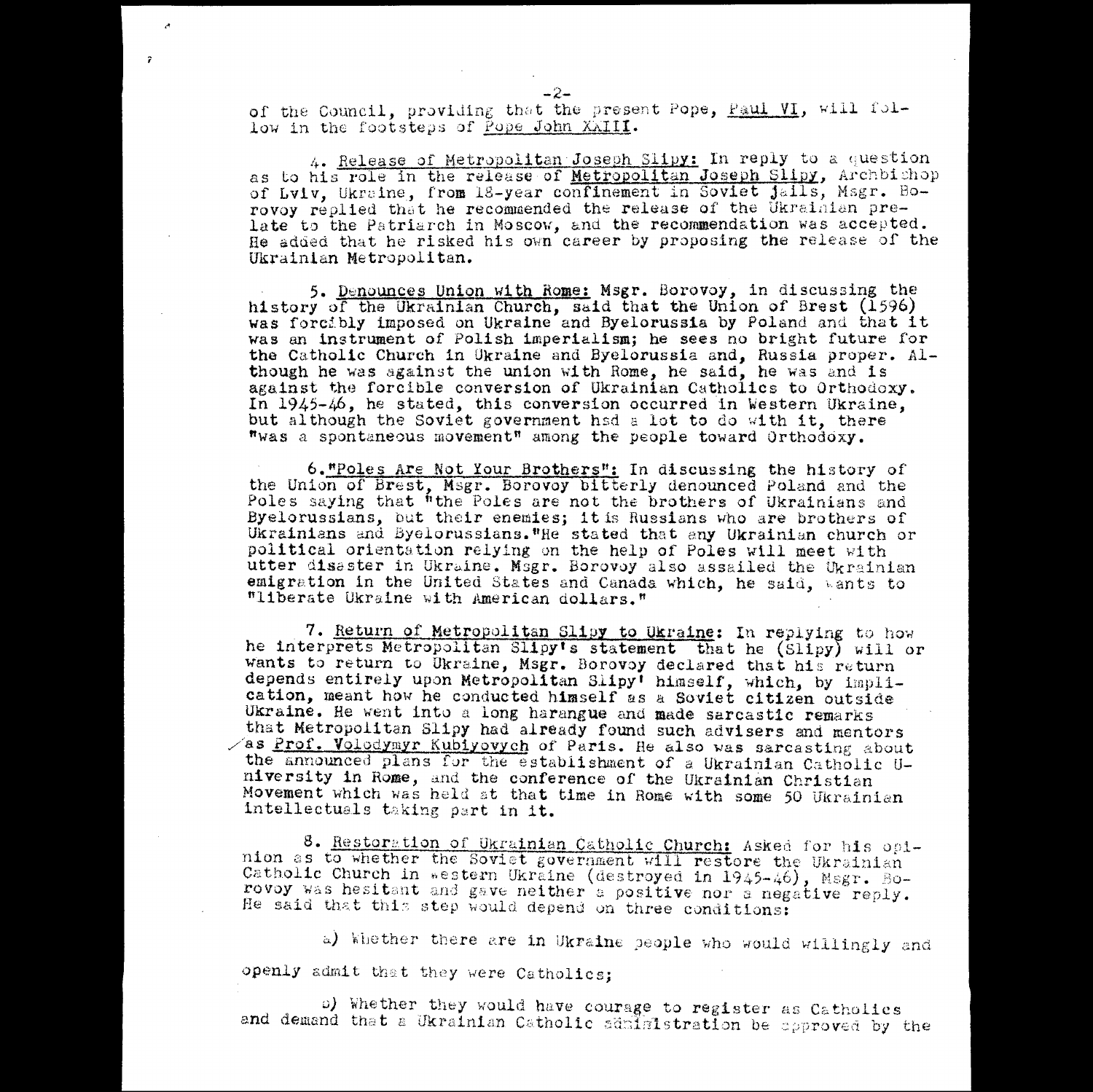Soviet government;

9

c) The willingness of the Soviet government to restore the Ukrainian CathoIIc Church.

9. The Ukrainian Patriarchate: Asked for a comment on the propos of Metropolitan Slipy at the Ecumenical Council for the creation of a Ukrainian Patriarchate in Kiev (the Kiev-Holych Patriarchate), Msgr. Borovoy had no comment, although he said that the Moscow Patriarchate would undoubtedly be not in favor of such a new body. He said that soviet government;<br>
c) The willingness of the Soviet government to restore the<br>
Ukrainian Catholic Church.<br>
9. <u>The Ukrainian Patriarchate:</u> Asked for a comment on the pr<br>
a Ukrainian Hatriarchate in Kiev (the Kiev-Helych to have two patriarchates (Catholic and Orthodox) in one country **creates antagonistic feelings!** (He mentioned the tense relations between the Catholic and Orthodox Patriarchs *of* Antioch).

He went further and said that there are now four candidates for the metropolithan throne in Kiev: a ) the present Metropolitan on Kiev :loan (Msgr. Borovoy **described him** as a "Z4.4r4ian and completely,utterly incapable of administering the archdioce, and who, through negligence and mismanagement contributed to the closing of the ecclesiastical<br>seminary in Kiev); b) Metropolitan Ilarion of Winnipeg; c) Metroposeminary canonic ondica.<br>
The Unraining Patriarchate: Asked for a comment on the profiler propolitan Bilpy at the Ecumenical Council for the creation of<br>
a Ukrainian Patriarchate in Kiev (the Kiev-Helych Patriarchate), Mic Itan loan Theodorovych of Philadelphia and d) Metropolitan Joseph Slipy, the first three being Orthodox and the latter Catholic. Msgr. Borovoy stated that the Russian Orthodox Church would undoubtedly be opposed to the establishment of a Ukrainian patriarchate.

10. Why No Ukrainian Orthonox Church? He further stressed that the Russian Orthodox Church does not recognize the Ukrainian Orthodox Church inasmuch as it claims the whole former Kievan metropolitanate as its own heritage. There are no separate Ukrainian or Byelorussian Orthodox Church organizations. He said that he told the Patriarch of moscos, that an Orthodox Metropolitan in Kiev should be a Ukrainian and not a Russian. He said further that there is a Ukrainian orthodox Church (with the Ukrainian language) in Kiev, and in all Orthodox churc in Ukraine priests and bishops use more of the Ukrainian language rather than the Church Slavonic language.

Msgr. Borovoy a130 explained that the affair of the Pochaiv Monastery in Volhynia, Ukraine, was due to Abbot Sebastian's black market speculations and corruption of state officials rather than to a deliberate anti-religious policy of the Soviet governement.

11. The Position of the Russian Orthodox Church: Msgr. Borovoy stated that the position of the Russian Orthodox Church is very precarious: the church has no auxiliiary organizations, cannot conduct any social action, maintain school and orphanages or do any other charitable work which is done by the church in the free world. He said that there were many Orthodox bishops in jails and prisons in the USSR.

12. Russification: In reply to a question regarding the Russification of Ukraine, Msgr. Borovoy said that the Russification process is spontaneous, inasmuch as the Soviet government is interested in the economic development rather than in the national problem. The populations transfers are made to suit the economic needs, he added. He explained that in the XVth, XVI and XVIIth centuries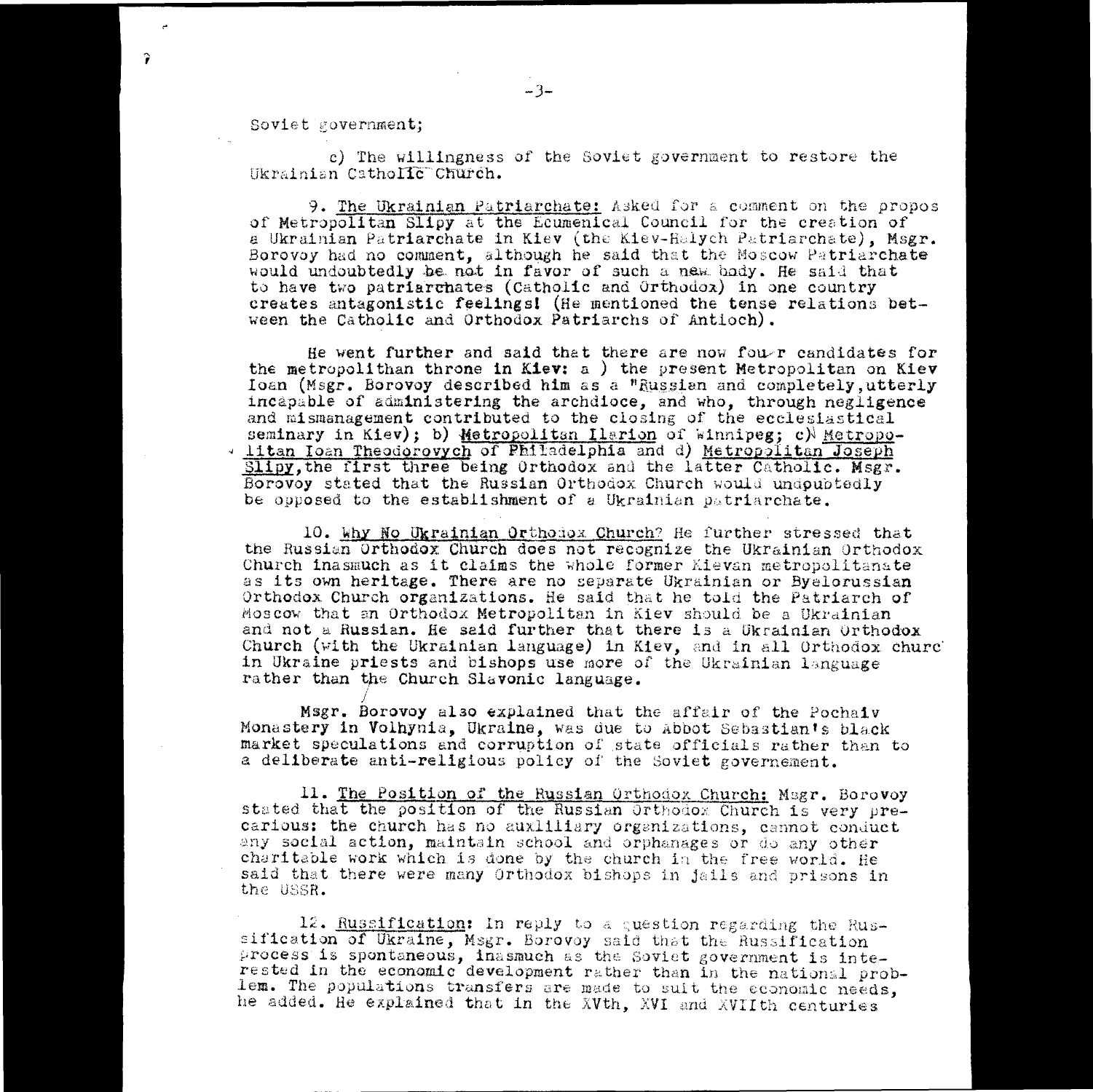it was the Ukrainians and Byelorussians who brought culture to Muscovy, now the process is reversed and the Russians think that they are pringi: new culture to Ukraine and Byelorussia.

He declared that Ukraine exists, and it will never be modelled upon the image of a refugee Ukraine, and he again excitedly denounced the "futile efforts of Ukrainians in Americana and Canada to liberate Ukraine."

13. Western Ukraine: Msgr. Borovoy was very bitter in denouncing Western Ukrainians (Catholics) for their alleged intolerance and exclusive nationalism. He said that they never can rule Ukraine, because they are very anti-Russian and "don't understand the psychology of Eastern Ukrainians" and cannot get along with the Russians.

14. Ukrainian Catholic Bishops in the Free World: Msgr. Bobovoy was also very bitter about the fact that in his opinion he was "completely ignored and snubbed" by all the Ukrainian Catholic bishops who attended the Ecumenical Council. He named such prelates as Metxopolitans Hermaniuk and Senyshyn. Archbishops Buchko and Bukatko, and Bishops Borecky and Sapelak. Wall are avoiding me, "exclaimed Msgr.Borovoy, Was If I were an anti-Christ." He made one exception: he praised Bishop Nicholas Elko, Exarch of Pittsburgh for Catholics of the Byzantine rite of Carpatho-Ukraine, who he said was very cordial to him and treated him with friendship and consideration,

Msgr. Borovoy was also critical of Archbishop Mstyslav Skrypnyk of the Ukrainian Orthodox Church in the United States who was enroute to Rome as a Ukrainian Orthodox observer at the Ecumenical Council, and added that Archbishop Mstyslav's political past was an impediment to his church career.

**15. The** Ukrainian Catholic Church in the Diaspora: Msgr. Borovoy said that the Ukrainian Catholic Church in the diespora seems to be well organized, although the Ukrainian Orthodox Church, he said, **is split into several** groups. He **persistently repeated that** "you cannot bring your church to Ukraine from America," and that the Ukrainia people must be left to their own particular pattern of progress and development "even if this is not what you in America would like to see for your country of origin."

16. Query on S. Bandera: Msgr. Borovoy also asked whether it was true that the alleged killer of Stepan Bandera had defected to Western Gerwany and whether he actually confessed the killing of the Ukrainian nationalist leader. He said that he heard something to that effect but was not sure, or rather, he wanted to have more details about the case. be Well organized, although the ukraina virtuodox Church, he said,<br>
is split into several groups. He persistently repeated that "you<br>
cannot bring your church to Ukraine from America," and that the Ukraini<br>
development "ev

He took two copies of The Ukrainian Quarterly and The Ukrainian Bulletin, and gave two addresses to which Ukrainian publications could be mailed, and another address for personal communications and letters, if such are intended.'

In parting, Magr. Borovoy stated that "Ukraine will find its own

 $\sim 10^{11}$ 

 $\overline{r}$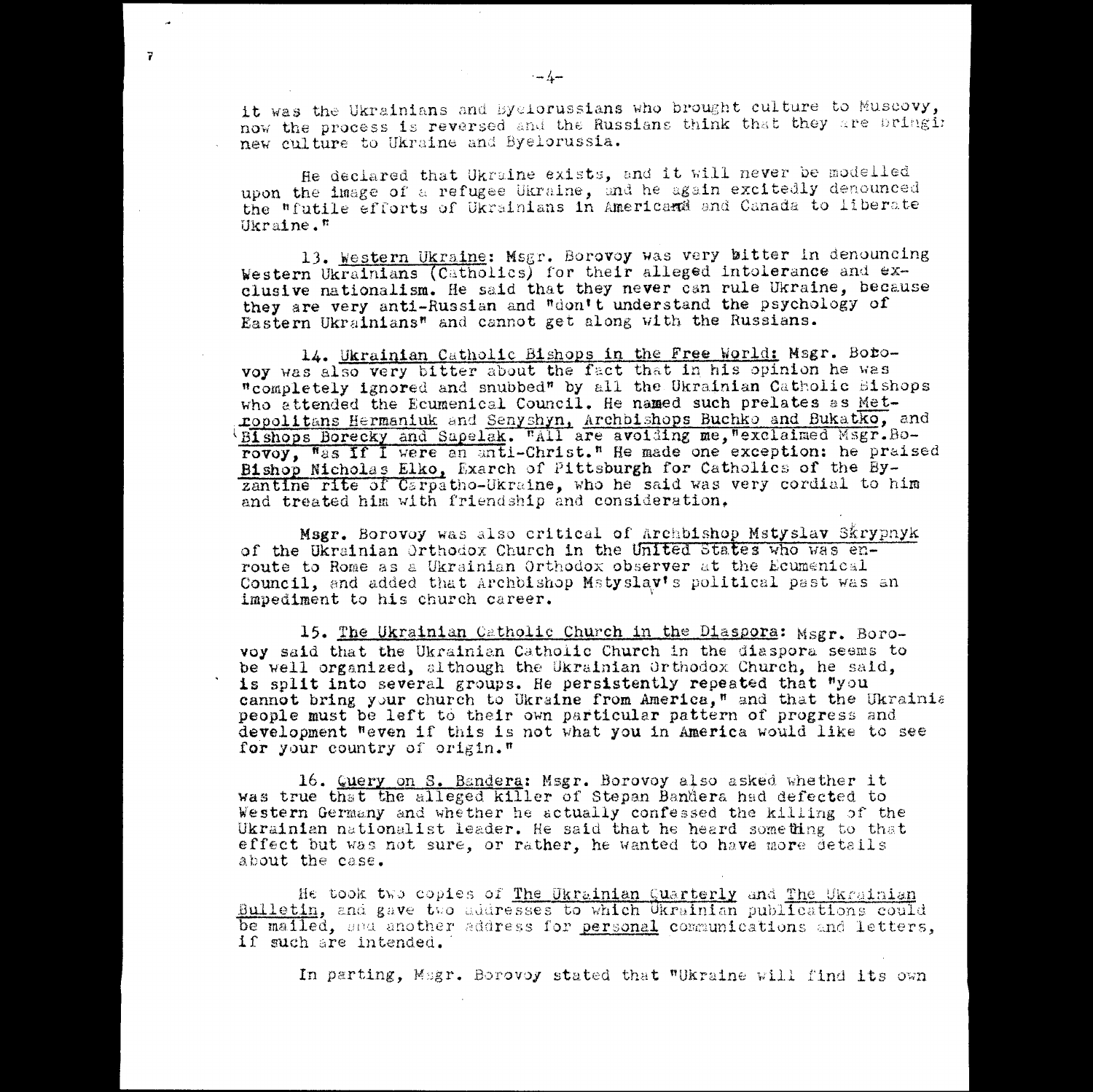road, and that neither Kennedy, Khrushchev, Slipy, Borovoy or Dushnyck can do anything about it."

He asked for continuous contact and said that he was flying to Moscow next day to report on the following:

a) Does the present Pope continue the line of Pope John XXIII?

b) Does the second session of the Ecumenical Council contribute to the relaxation of international tension;

c). What Metropolitan Slipy has been doing since his release and arrival in Rome on February 9, 1963.

Msgr. Borovoy said that he had **met** and talked with Metropolitan Slipy since his (Borovoy's) arrival for the second session of the Ecumenical Council.

## INTERVIEW WITH MSGR.J. WILLLBRANDS, SECRETARY OF CARDINAL BEA

On Tuesday, November 5, 1963 an impromptu interview was arranged with *Msgr.* J.G.M. killebrands, Secretary to Cardinal Bea, head of the Secretariat for Promoting Christian Unity. The questions raised during the interview were as follows:

a) The restoration of the Ukrainian Catholic Church in Ukraine;

b) The creation of a Ukrainian Patriarchate;

c) The attitude of the Russian Patriarchate toward the Ukrainian Catholic Church and the proposed Ukrainian patriarchate.

In essence, Msgr. Willebrands reported, of the record, the following:

The release, of Metropolitan Slipy from Soviet jails and concentration camps occurred with the knowledge and approval of the Moscow Patriarchate. **It is** assumed in the Vatican that both the Soviet government and the Moscow Patriarchate in releasing Metropolitan Slipy gave the understanding that they may be amenable to the restoration of the Ukrainian Catholic Church in Ukraine. The USSR, on the whole, Msgr. Willebrands stated, is undergoing vast internal changes, and the Soviet government is trying to accommodate the Catholic Church, and there is a hope that it will restore the Ukrainian Catholic Church. The release of Metropolitan Slipy from Soviet jails and con-<br>centration camps occurred with the knowledge and approval of the Mos-<br>government and the Moscow Patriarchate in releasing Metropolitan Slipy<br>gave the understandi

As to the establishment of a Ukrainian petriarchate in Kiev, he was not certain whether it is historically correct, as Kiev is the seat of Ukrainian Orthodoxy, not of Ukrainian Catholicism. But, if Metropolit Slipy returns to Ukraine, he should return as a recognized head of the Ukrainian Catholic Church. He warned that in the event of the restora-

tion of the Ukrainian Catholic Church in Ukraine, it should not become a tool of Ukrainian political parties or groups, inasmuch as the Soviet

7